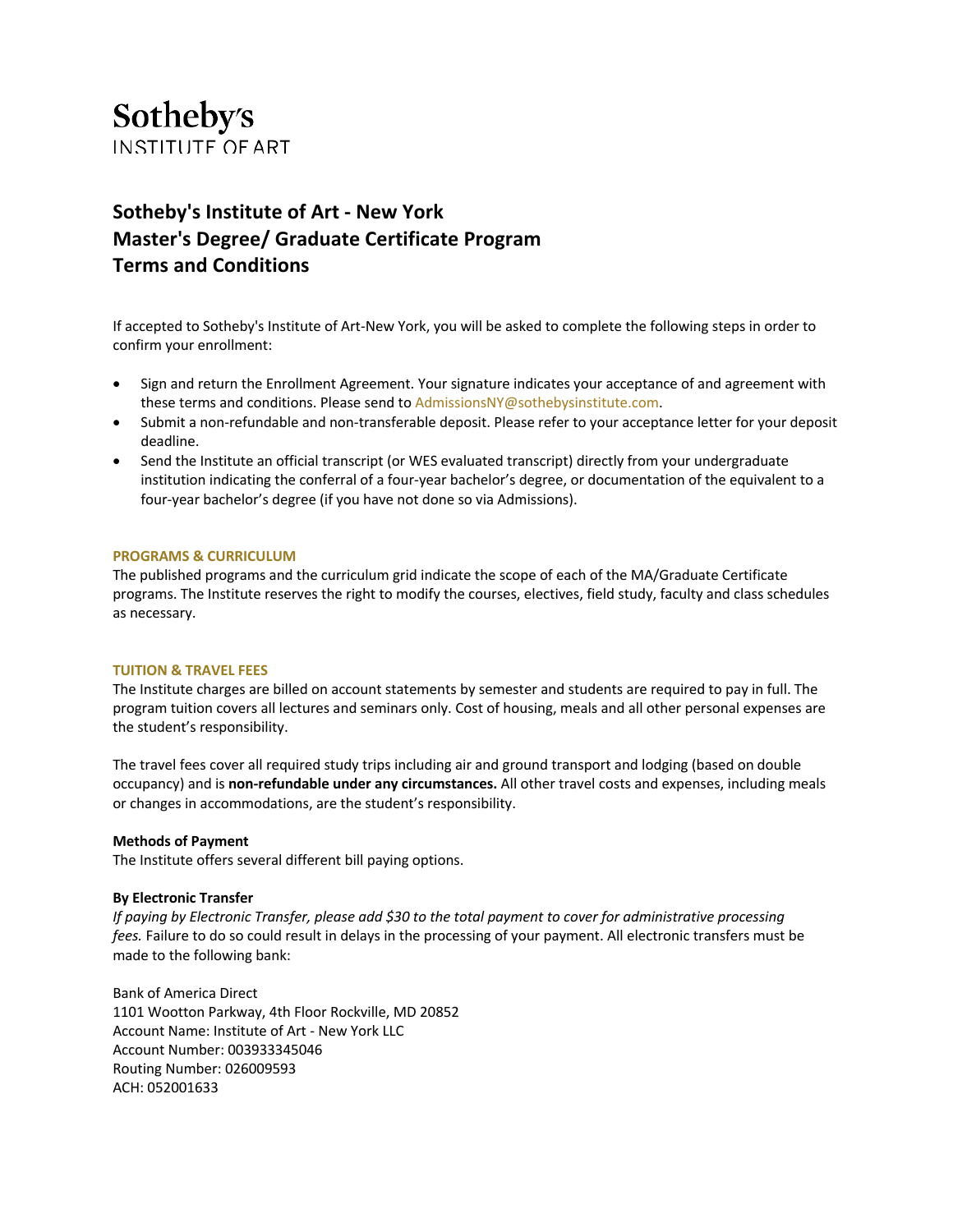For wire transfers made in US dollars, use SWIFT Code: **BOFAUS3N** For wire transfers made in a foreign currency, use SWIFT Code: **BOFAUS6S**

It is imperative that the bank indicates the student's name and program on the payment statement. Failure to do so *could result in delays in processing of your payment.*

# **By Credit Card**

You may charge your deposit on Visa, MasterCard, or American Express by contacting the Finance Department via email at financeny@sia.edu. *Please note that an administrative fee of 3.0% will be added to payments made via credit card.*

## **By Payment Plan**

Payment plan may be 2, 3, or 4 months depending on when the plan starts. For further details please contact financeny@sia edu.

## **By Check**

Checks must be made payable to: **Sotheby's Institute of Art - New York**. Please include student's name and the name of the degree program on the check.

# **Mail Checks to:**

Sotheby's Institute of Art - New York 570 Lexington Avenue, 6th Floor New York, NY 10022 Attn: Finance Department

All checks should be drawn on a US bank account and be in US dollars.

## **Late Fees and Past Due Balances**

Tuition Payments must be received by the due dates to avoid late payment charges. Payments received after the due dates are subject to a \$150 Late Payment Fee plus a 1% weekly recurring fee against the outstanding principal until satisfied.

Students with a past due student account balance may be prohibited from attending classes, participating in thesis advising, accessing library resources, making program changes, or obtaining enrollment verification, transcripts, and diplomas.

**The Institute reserves the right to suspend or withdraw a student from a program at any time should tuition or** fees remain unpaid in whole or part. Should this action be necessary, the student will be withdrawn from the Institute and barred from attending classes; once fees and penalties have been paid in full, the student will be **allowed to return to class. Classes missed due to suspension will be considered unexcused.**

## **Refunds**

This policy applies to students who voluntarily withdraw from the Institute. The policy does not apply to any student who is asked to leave as a result of a violation of Institute policy, failing academic work or disciplinary procedures. Students who are asked to leave the Institute will not be entitled to any refund.

Tuition fees are refundable in full (less the non-refundable deposit) if notice of withdrawal is received in writing before the beginning of the semester. If a student withdraws during the first four weeks of any program, the refund will be based on the schedule below. Any student who withdraws after week four of any semester in any program is not entitled to any refund. If a student withdraws on a Monday, this will be considered a full week.

**In all cases, the deposit fee is non-refundable and non-transferable. In the event a withdrawing student matriculates subsequent to withdrawing, a new non-refundable deposit will be due.**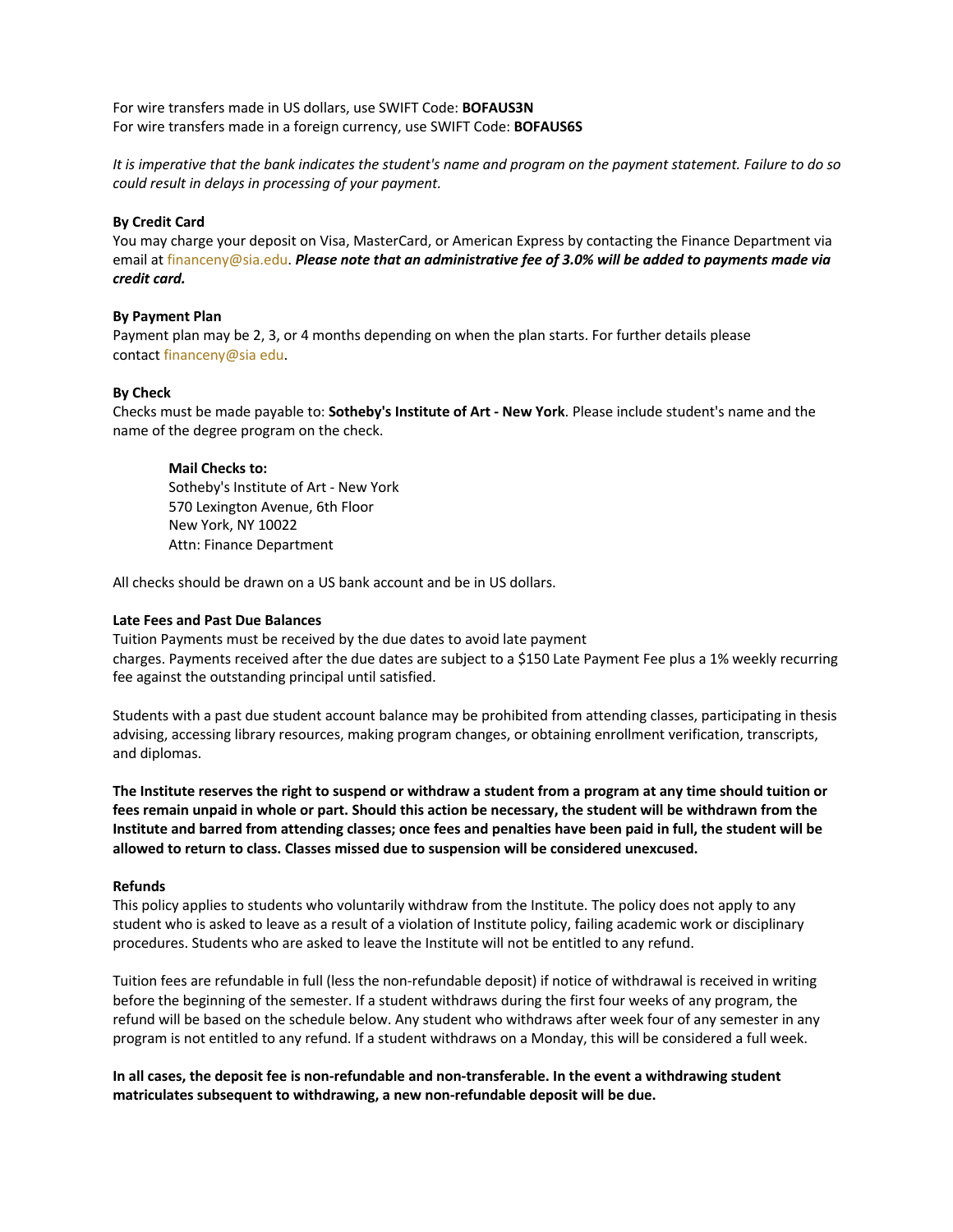Travel Fees are not refundable in whole or part, regardless of the reason for withdrawal from the Institute.

| <b>Tuition Refund Schedule</b> | % of Semester Tuition Charges Refunded* |
|--------------------------------|-----------------------------------------|
| Before semester begins         | 100%                                    |
| Within first week of semester  | 90%                                     |
| Within second week of semester | 80%                                     |
| Within third week of semester  | 70%                                     |
| Within fourth week of semester | 60%                                     |
| After fourth week of semester  | No refund                               |

\*Title IV Financial Aid Tuition Refund will follow refund schedule provided by the Department of Education. Please *ask the Financial Aid Office for further information.*

The above tuition refund schedule is applicable only to students withdrawing from the program. Students dropping individual courses within the first four weeks of the semester are entitled to a **tuition credit** only if their total semester course load after dropping the course(s) is less than 12 credits.

Refund requests take approximately four weeks to process. Failure to make full payment followed by withdrawal does not relieve students of their financial obligations to the Institute.

#### **DEFERRAL OF ENROLLMENT**

Deferrals are granted under limited circumstances which are decided on a case-by-case basis. The Institute requires a **non-refundable and non-transferable** Deferral Fee in addition to the Tuition Deposit to hold a place in the program for the following academic year along with a Student Deferral Form available from the Admissions Office. The deferral and deposit fees will be credited to tuition at the time of enrollment. Sotheby's Institute of Art will hold the funds on account for one year and if the deferring student does not enroll at the Institute the following year the student's place will be forfeited and the Institute will retain all funds on account. Deferral of conditional offers is not permitted. For more information on deferrals, please contact admissionsny@sia.edu.

#### **TRANSFER REQUEST**

Students who have been offered a place at the New York campus are not guaranteed a place in the same program at the London campus. If you would like to transfer your admission to the London campus, contact admissionsny@sia.edu. If space is available in the chosen program in London the academic program director will review your credentials and determine whether you are eligible to transfer to the other campus. You will likely be contacted for an interview before a final decision is made.

Funds are collected in local currencies and are based upon prices per campus; therefore, a student who transfers may owe additional fees for tuition and payment will be requested as required.

#### **HEALTH RELATED INFORMATION**

New York State Public Health Law 2165/2167 requires that all students taking six or more credits in a degreegranting program provide proof of immunity to measles, mumps and rubella and complete the Meningococcal Vaccination Response Form. Admitted students must submit all requested health and medical forms before they will be allowed to matriculate at the Institute.

In addition to proof of immunization, the Institute requires all students to have medical insurance, valid for the duration of their studies. All students are required to submit documentation confirming insurance coverage. Failure to comply with the immunization and insurance requirements set forth above may preclude students from accessing campus facilities.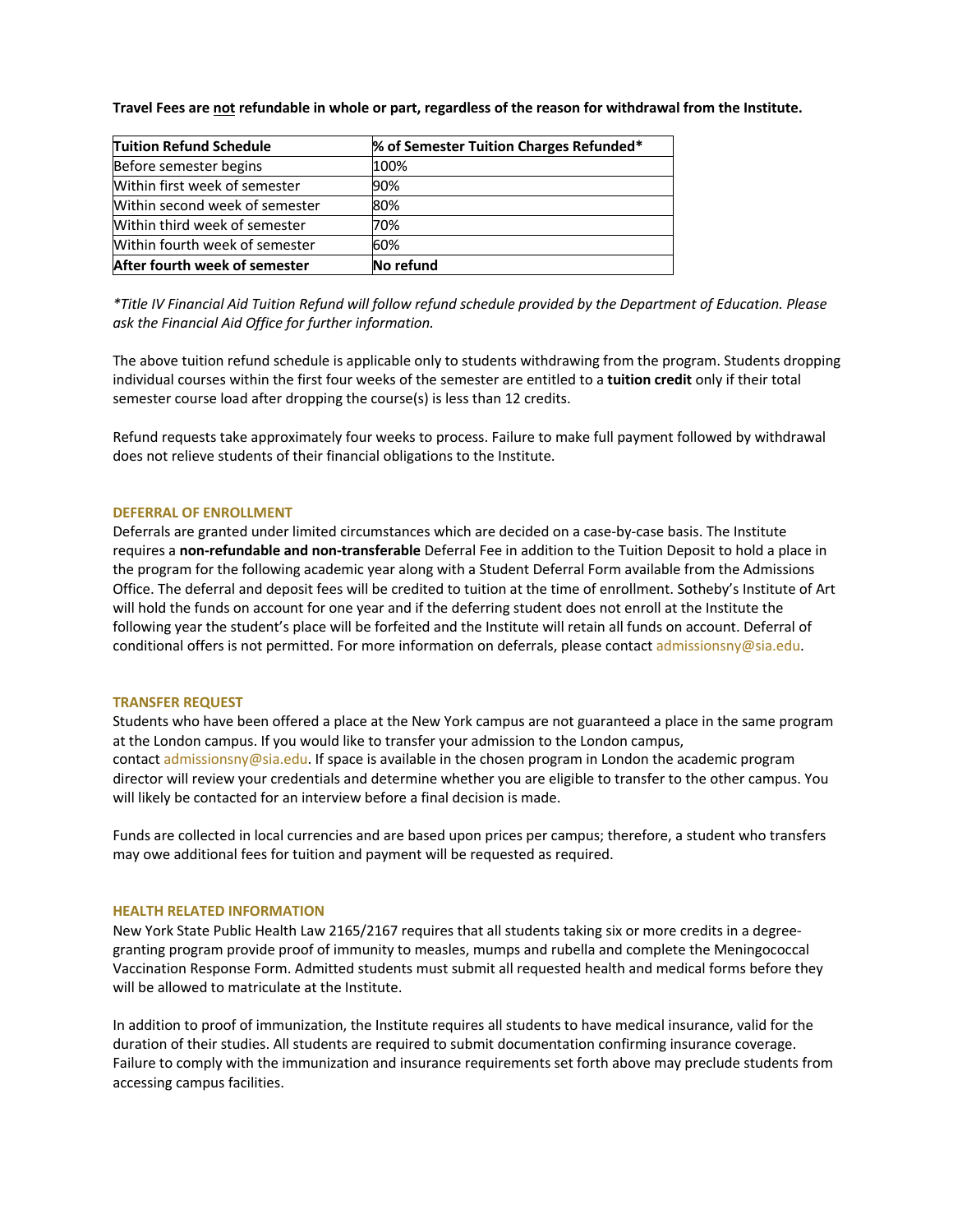# **EVENTS OUTSIDE OF OUR CONTROL**

We shall not be liable to you for events outside our control which we could not have foreseen or prevented, even if we had taken reasonable care. Such events include, but are not limited to: strikes; other industrial action; severe weather; fire; civil commotion; riot; invasion; terrorist attack or threat of a terrorist attack; war (whether declared or not); natural disaster; restrictions imposed by government or public authorities; epidemic or pandemic disease; or failure of public utilities or transport systems.

Should any such circumstances arise, we reserve the right to change or cancel parts, or all, of the Course. We will take reasonable and proportionate steps to mitigate any adverse impact on you.

Subject always to the previous paragraph, the Institute will make all reasonable efforts to deliver your program as described in the institute's prospectus. There may be occasions where due to unforeseen or unavoidable circumstances it becomes necessary to make significant changes to a course or to withdraw it or part of it, e.g. a particular unit/elective. Such action could become necessary if for example the following were to occur:

- to comply with any requirement set by the New York State Department of Education, NASAD and/or any other funding or regulatory body;
- changes have to be made to reflect changes in standards set by relevant regulators and/or in keeping with best practice or developments related to the particular discipline/subject area;
- to deal with unavoidable changes in our academic and support staff;
- to reflect material developments in academic teaching, research and /or professional standards or requirements to ensure our course/program content is up to date and relevant;
- student feedback or Program Review clearly indicates that immediate changes be made to a course or unit;
- an unanticipated external event or issue with the building results in disruption to delivery
- unexpected low enrollment to a program/course or unit/elective means it is simply no longer viable or practical to run it;
- Withdrawal of relevant accreditation;
- Any other valid reason.

In the event that the Institute has to make such material changes to a program, as described above, it will make students aware of these changes as early as possible.

## **ONLINE PROGRAM DELIVERY**

Where programs are made available to you through the internet, you acknowledge that you have access to the relevant IT equipment, internet speed and capacity to participate in the delivery of the programs. Additionally, given the nature of the internet, the Institute cannot guarantee that access to the Program will be uninterrupted or error free. You also acknowledge and accept that the Institute cannot guarantee that materials and other information downloadable or printable from the Program can be downloaded or printed within any specified time period.

#### **HYBRID TEACHING**

In the event that any in-person learning opportunities needs to be modified, reduced, or cancelled, due to health and safety concerns and government or other regulatory guidance and/or requirements, the Institute reserves the right to prioritize the continuity of teaching using remote online methods, with the aim of both ensuring that student learning outcomes continue to be met and the facilitation of timely completion of degree programs. If this takes place, the Institute shall not be liable to students for refunds or compensation where it has delivered its obligations to students in alternative ways in such circumstances.

#### **MISCELLANEOUS PERMISSION TO USE PHOTOGRAPHIC IMAGES**

Please note that the Institute may from time-to-time photograph or make audio or video recordings of students for the purpose of advertising, promoting and increasing awareness of the Institute. Participation in the Master's